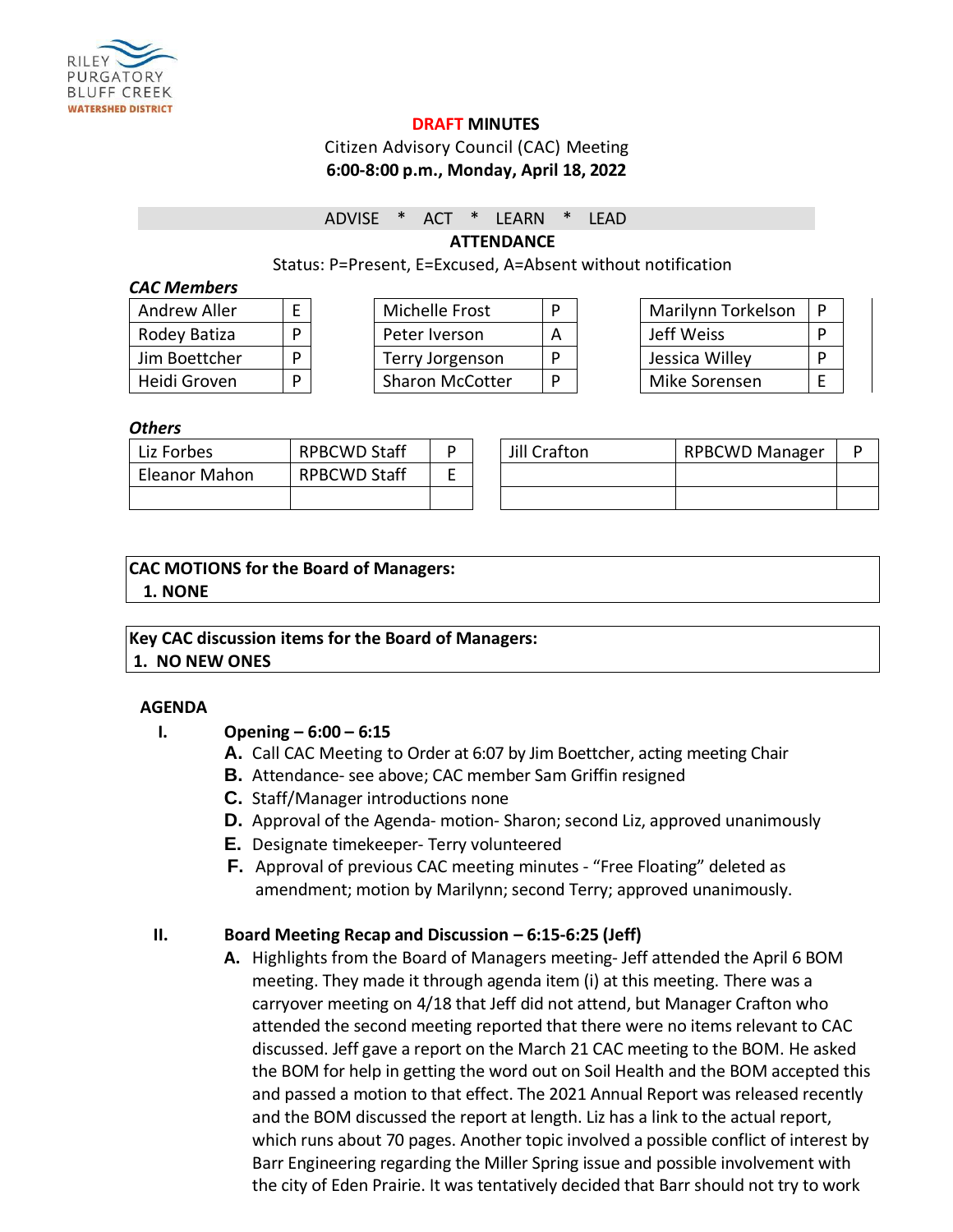

with Eden Prairie. Manager Crafton expressed thanks and a hearty "well done" to Anne Journey for her presentation on Soil Health.

- **B.** Response on CAC recommendation to the Board- pending
- **C.** New Advisory Topics from the Board? none

## **III. Program and Project Updates – 6:25 - 7:25**

- **A. Background Presentation on Advisory Topics from BOM -** none
- **B. Advisory Topics Recommendations for BOM -** none
- **C. District Project Updates**
	- 1. Project/program updates Liz announced that the 2021 Annual report is out and that the Lake fact sheets will be on the web site at the end of the week. Each sheet consists of two pages and includes a variety of useful information. Since the new field season is upon us, Josh is hiring some temps for the summer. With Sam Griffen having resigned, Eleanor is looking for a new CAC member to join the DEI committee. Please reach out to [Eleanor](mailto:emahon@rpbcwd.org) or [Liz](mailto:lforbes@rpbcwd.org) if interested in assisting with how to increase involvement of under-represented communities in Watershed District issues. Marilynn asked about the review process for the CAC Governance Manual; Liz indicated that BOM/staff will be asking for input (CAC, public, etc.) beginning in the next couple of months. CAC has asked for wide ranging input from the public, BOM, and others for changes that might be warranted. Summer is the goal for release of the new website. There was a question about whether CAC meetings will remain virtual even though many other groups are starting to meet in person. Liz thought that they would stay virtual until further notice.
	- 2. Tentative joint BOM/CAC meeting to include discussion of information flow: July 6, 6-7 pm (before regular BOM meeting; may be pushed to following week due to holiday)
		- **D. Learning Presentation/Discussion Topic** Marilynn gave a very informative presentation on the five principles of Soil Health. She presented several slides and lead discussion on further ideas that lead to additions and modifications of these slides. There will be further discussion of this topic, including how to involve additional groups in discussion and action at the next CAC meeting. Before that, Marilynn's slides, and additional information for discussion will be distributed to CAC members and others. There was lively discussion about the general topic of who should get these slides, possibly as action items. It was tentatively concluded that the BOM should decide on next steps and what organizations should be contacted for involvement. Clearly this is a big topic for the future and this discussion is only the beginning. There is clearly a lot of enthusiasm for additional actions.
		- **E.** Jim Boettcher attended a recent talk about shallow lakes given by Joe Bischoff (Senior Aquatic Ecologist, Barr Engineering) and expressed enthusiasm for the quality of the presentation. Manager Crafton concurred. Bischoff is an expert on lake ecology and highly knowledgeable about many aspects of lake health and related topics. Jim forwarded link [to the recorded Shallow Lakes Webinar.](https://vimeo.com/699106140) He also forwarded information about how to register for a free [upcoming webinar on](https://www.co.carver.mn.us/departments/public-services/planning-water-management/water-management/get-involved/lake-ecology-webinar)  [May 3 on Lake Ecology,](https://www.co.carver.mn.us/departments/public-services/planning-water-management/water-management/get-involved/lake-ecology-webinar) also by Joe Bishchoff.

## **IV. CAC Process and Function 7:25-8:00**